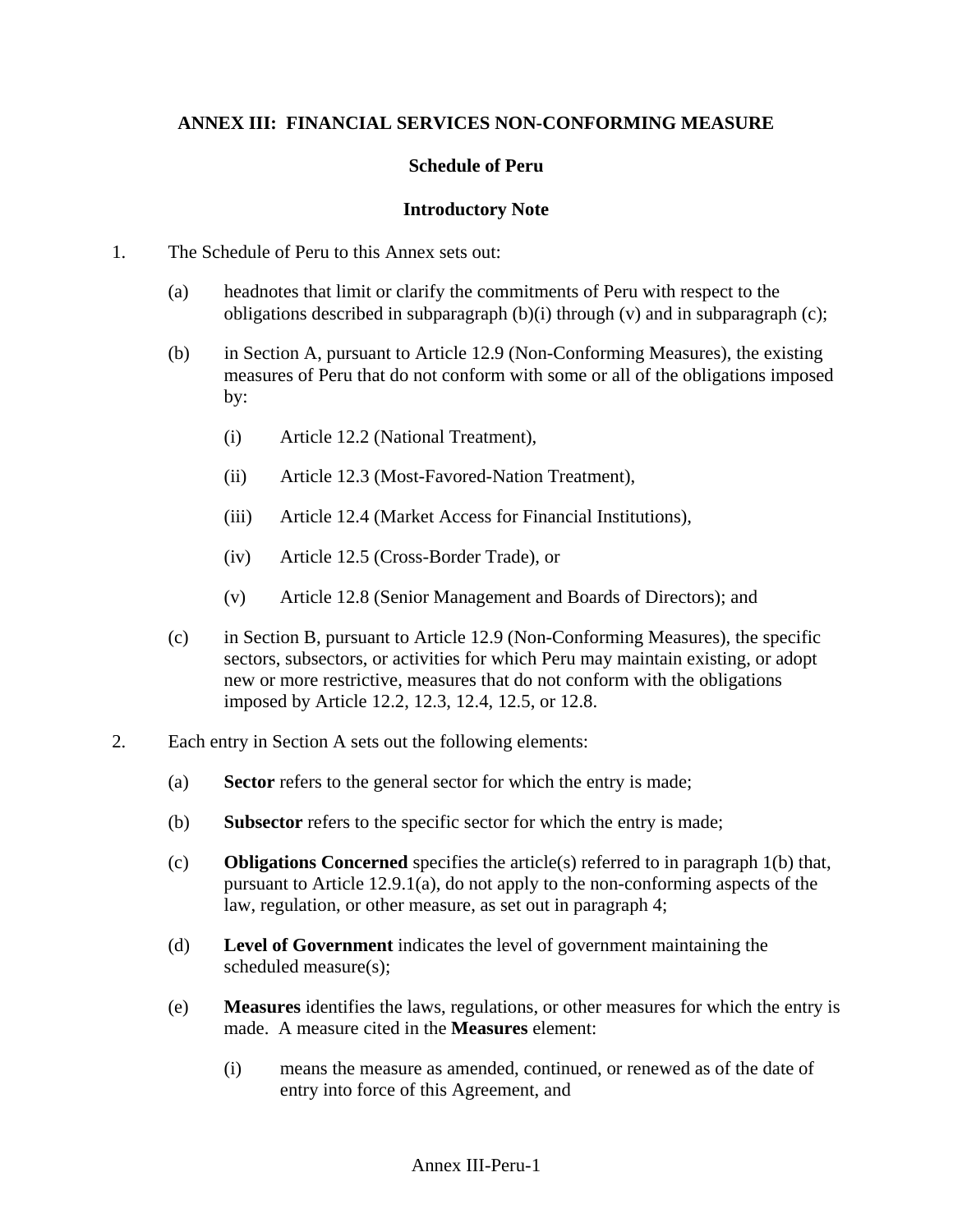- (ii) includes any subordinate measure adopted or maintained under the authority of and consistent with the measure; and
- (f) **Description** provides a general, non-binding description of the measure for which the entry is made.
- 3. Each entry in Section B sets out the following elements:
	- (a) **Sector** refers to the general sector for which the entry is made;
	- (b) **Subsector** refers to the specific sector for which the entry is made;
	- (c) **Obligations Concerned** specifies the article(s) referred to in paragraph 1(c) that, pursuant to Article 12.9.2, do not apply to the sectors, subsectors, or activities scheduled in the entry;
	- (d) **Level of Government** indicates the level of government maintaining the listed measure(s); and
	- (e) **Description** sets out the scope of the sectors, subsectors, or activities covered by the entry.

4. For entries in Section A, in accordance with Article 12.9.1(a), and subject to Article 12.9.1(c), the articles of this Agreement specified in the **Obligations Concerned** element of an entry do not apply to the non-conforming aspects of a law, regulation, or other measure identified in the **Measures** element of that entry, except to the extent that such non-conforming aspects are inconsistent with a Specific Commitment in Annex 12.15.

5. For entries in Section B, in accordance with Article 12.9.2, the articles of this Agreement specified in the **Obligations Concerned** element of an entry do not apply to the sectors, subsectors, and activities identified in the **Description** element of that entry.

6. Where Peru maintains a measure that requires that a service supplier be a citizen, permanent resident, or resident of its territory as a condition to the supply of a service in its territory, a Schedule entry for that measure taken with respect to Article 12.2, 12.3, 12.4, or 12.5 shall operate as a Schedule entry with respect to Article 10.3 (National Treatment), 10.4 (Most-Favored-Nation Treatment), or 10.9 (Performance Requirements) to the extent of that measure.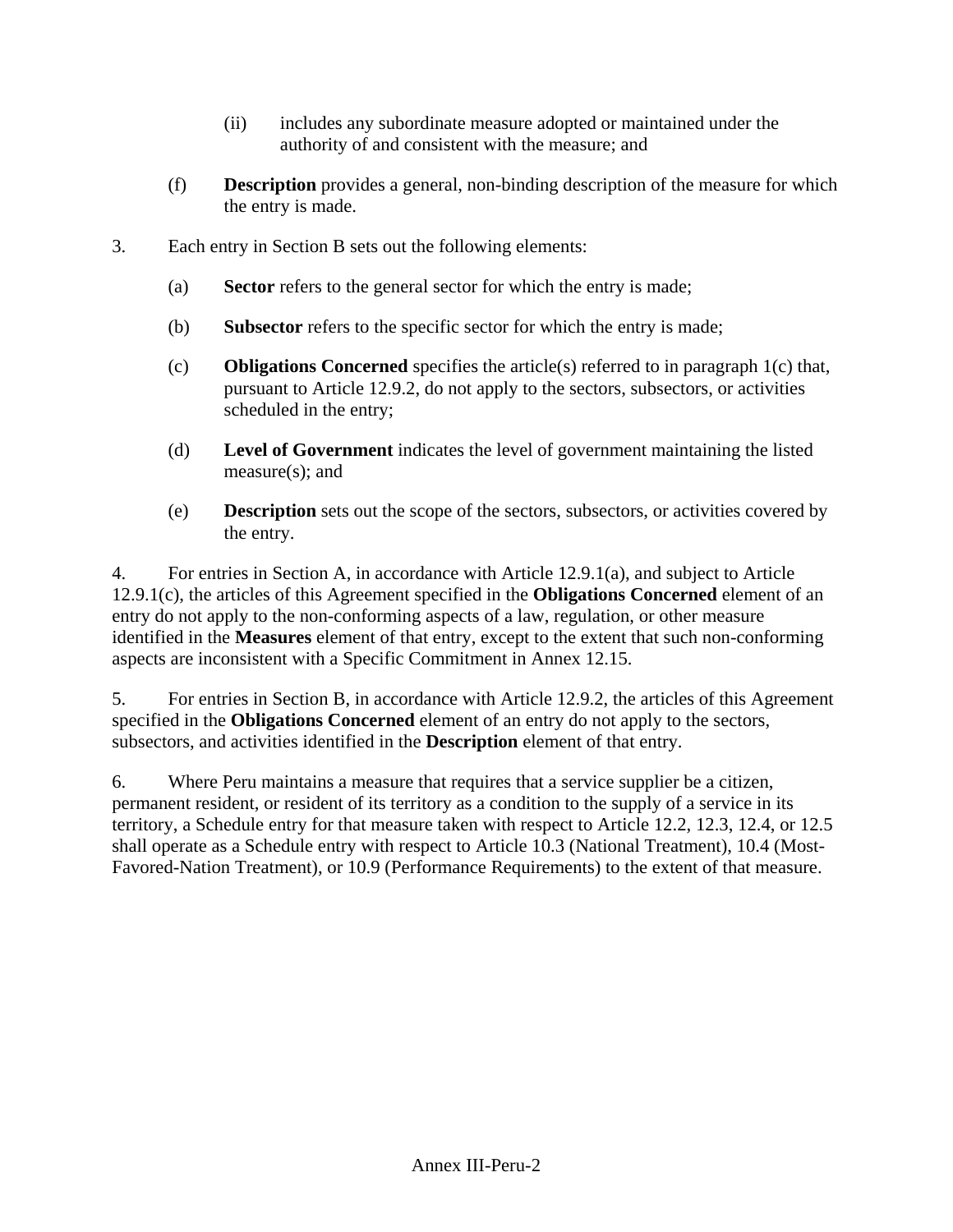### **ANNEX III, Schedule of Peru**

#### **Headnotes**

1. Commitments in these subsectors under the Agreement are undertaken subject to the limitations and conditions set forth in these headnotes and in the Schedule below.

2. To clarify the commitment of Peru with respect to Article 12.4 (Market Access for Financial Institutions), juridical persons supplying financial services constituted under the laws of Peru are subject to non-discriminatory limitations on juridical form.<sup>[1](#page-2-0)</sup>

3. Article 12.9.1(c) (Non-Conforming Measures) shall not apply to those non-conforming measures relating to Article 12.4(b) (Market Access for Financial Institutions).

 $\overline{a}$ 

<span id="page-2-0"></span><sup>&</sup>lt;sup>1</sup> For example, partnerships and sole proprietorships are generally not acceptable juridical forms for financial institutions in Peru. This headnote is not itself intended to affect, or otherwise limit, a choice by an investor of the other Party between branches and subsidiaries.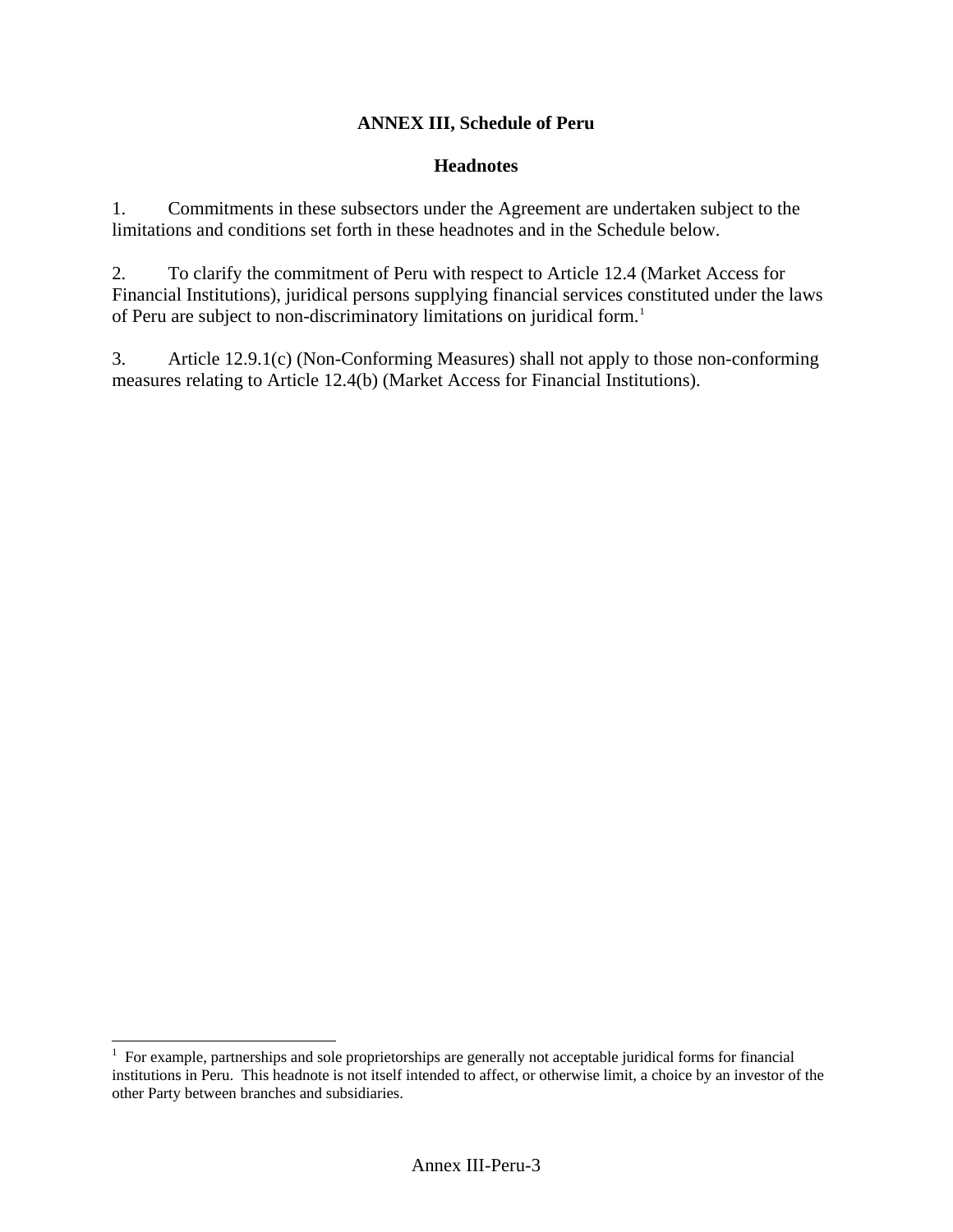# **ANNEX III, Schedule of Peru**

### **Section A**

| Sector:                      | <b>Financial Services</b>                                                                                                                                                                                                                                                                                                                                 |
|------------------------------|-----------------------------------------------------------------------------------------------------------------------------------------------------------------------------------------------------------------------------------------------------------------------------------------------------------------------------------------------------------|
| <b>Subsector:</b>            | Banking and Other Financial Services (excluding insurance)                                                                                                                                                                                                                                                                                                |
| <b>Obligation concerned:</b> | Market Access for Financial Institutions (Article 12.4)                                                                                                                                                                                                                                                                                                   |
| <b>Measure:</b>              | Ley General del Sistema Financiero y del Sistema de Seguros y<br>Orgánica de la Superintendencia de Banca y Seguros, Ley N°<br>26702 y sus modificatorias.                                                                                                                                                                                                |
| <b>Description:</b>          | A financial institution of another Party providing banking services<br>and established in Peru through a branch must assign to its branch<br>certain capital, which must be located in Peru. In addition to<br>measures that Peru may impose consistent with Article 12.10.1, the<br>operations of the branch are limited by its capital located in Peru. |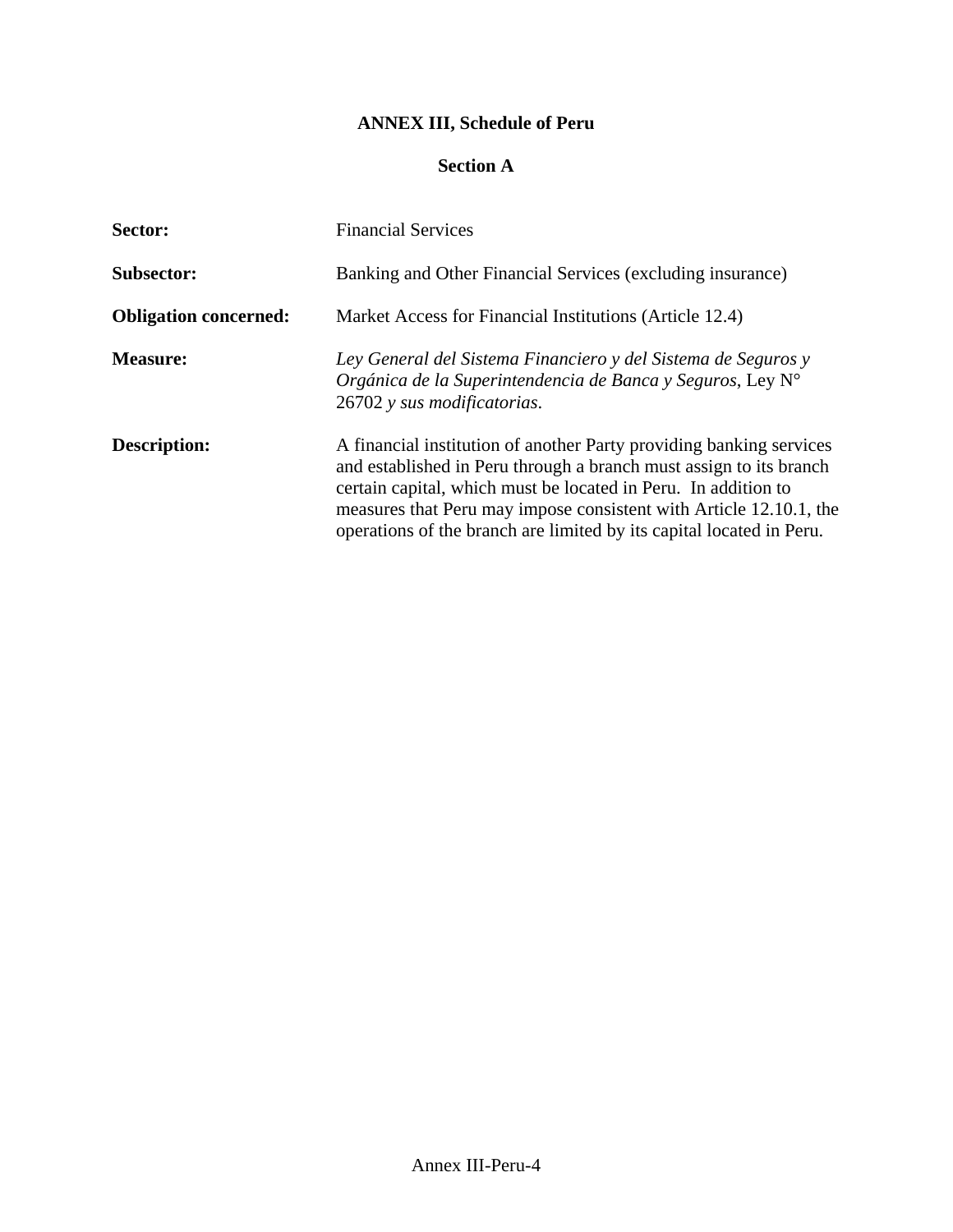| Sector:                      | <b>Financial Services</b>                                                                                                                                                                                                                                                                                                                                                  |
|------------------------------|----------------------------------------------------------------------------------------------------------------------------------------------------------------------------------------------------------------------------------------------------------------------------------------------------------------------------------------------------------------------------|
| <b>Subsector:</b>            | Banking and Other Financial Services (excluding insurance)                                                                                                                                                                                                                                                                                                                 |
| <b>Obligation concerned:</b> | Cross-Border Trade (Article 12.5)                                                                                                                                                                                                                                                                                                                                          |
| <b>Measure:</b>              | Texto Único Ordenado de la Ley del Mercado de Valores,<br>aprobado por el Decreto Supremo Nº 093-2002-EF;<br>Artículos 280, 333, 337 y Décimo Séptima Disposición<br>Final.<br>Ley $N^{\circ}$ 26702 y sus modificatorias, Ley General del<br>Sistema Financiero y del Sistema de Seguros y Orgánica de<br>la Superintendencia de Banca y Seguros; Artículos 136 y<br>296. |
| <b>Description:</b>          | Financial institutions constituted under the laws of Peru and<br>debt securities offered in a primary or secondary public<br>offering in the territory of Peru must be rated by Credit<br>Rating Companies constituted under the laws of Peru. They<br>may also be rated by other credit rating agencies, but only<br>in addition to the mandatory rating.                 |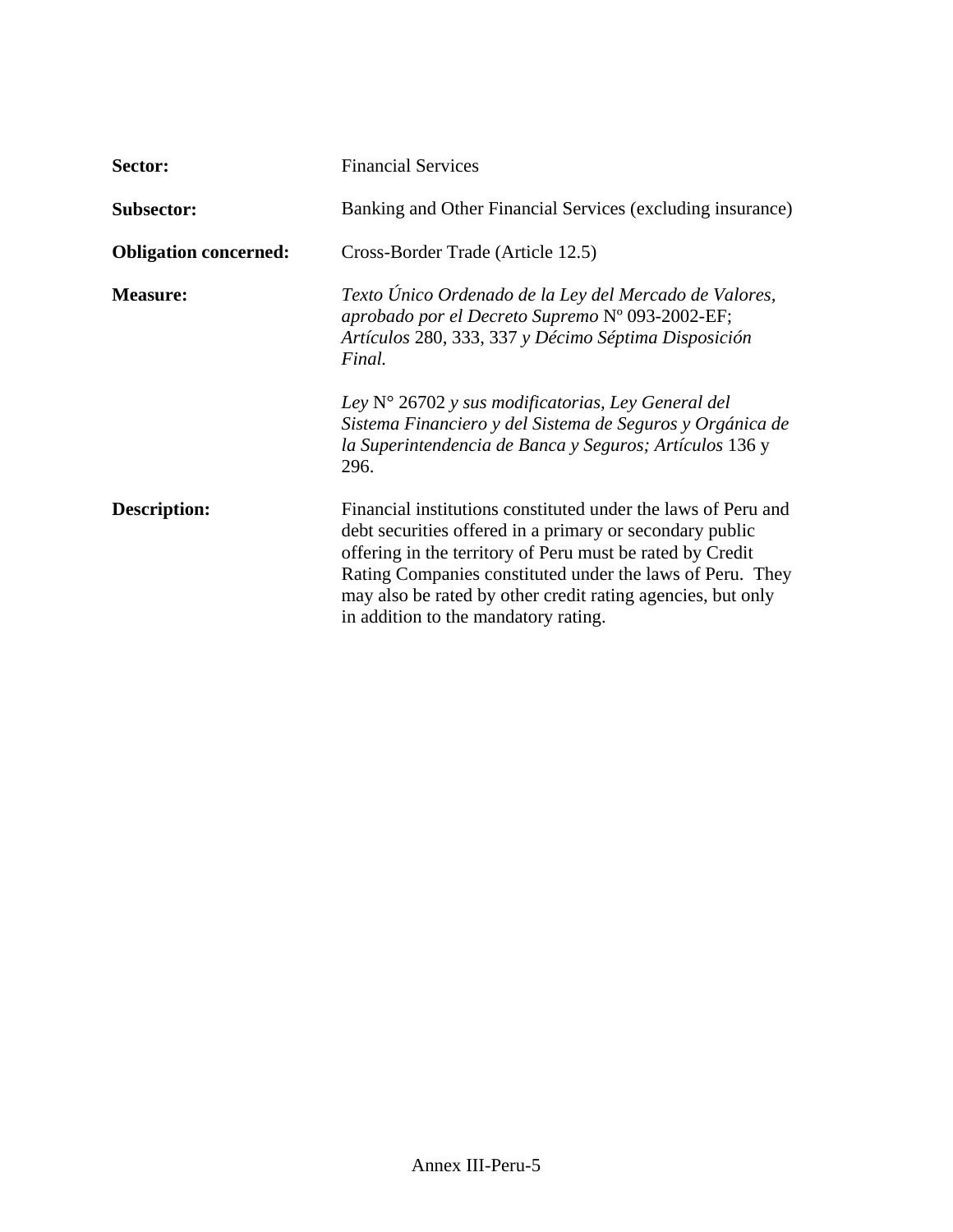| Sector:                      | <b>Financial Services</b>                                                                                                                                                                                                                                                                                                                                                                   |
|------------------------------|---------------------------------------------------------------------------------------------------------------------------------------------------------------------------------------------------------------------------------------------------------------------------------------------------------------------------------------------------------------------------------------------|
| <b>Subsector:</b>            | Banking and Other Financial Services (excluding insurance)                                                                                                                                                                                                                                                                                                                                  |
| <b>Obligation concerned:</b> | National Treatment (Article 12.2)                                                                                                                                                                                                                                                                                                                                                           |
| <b>Measure:</b>              | Ley General del Sistema Financiero y del Sistema de Seguros y<br>Orgánica de la Superintendencia de Banca y Seguros, Ley N°<br>26702 y sus modificatorias.                                                                                                                                                                                                                                  |
|                              | Ley de Creación del Banco Agropecuario, Ley Nº 27603.                                                                                                                                                                                                                                                                                                                                       |
|                              | Ley de creación de la Corporación Financiera de Desarrollo<br>(COFIDE), Decreto Ley N° 18807.                                                                                                                                                                                                                                                                                               |
|                              | Ley de Creación del Banco de la Nación, Ley Nº 16000.                                                                                                                                                                                                                                                                                                                                       |
|                              | Ley Nº 28579, Fondo MiVivienda.                                                                                                                                                                                                                                                                                                                                                             |
|                              | Decreto Supremo Nº 157-90-EF.                                                                                                                                                                                                                                                                                                                                                               |
|                              | Decreto Supremo Nº 07-94-EF y sus modificatorias.                                                                                                                                                                                                                                                                                                                                           |
| <b>Description:</b>          | Peru may grant advantages or exclusive rights, without limitation,<br>to one or more of the following financial entities, so long as they<br>are partially or fully owned by the State: Corporación Financiera<br>de Desarrollo (COFIDE), Banco de la Nación, Banco<br>Agropecuario, Fondo Mivivienda, Cajas Municipales de Ahorro y<br>Crédito, and the Caja Municipal de Crédito Popular. |
|                              | Examples of such advantages are the following: <sup>2</sup>                                                                                                                                                                                                                                                                                                                                 |
|                              | The Banco de la Nación and Banco Agropecuario are not<br>$\bullet$<br>required to diversify their risk; and<br>The Cajas Municipales de Ahorro y Crédito may directly sell<br>collateral they repossess in cases of loan default, in accordance<br>with pre-established procedures.                                                                                                         |

<span id="page-5-0"></span><sup>&</sup>lt;sup>2</sup> For greater certainty, and notwithstanding the location of this non-conforming measure within Section A of this Schedule, the Parties understand that the advantages or exclusive rights that a Party may grant to the specified entities are not limited only to the cited examples.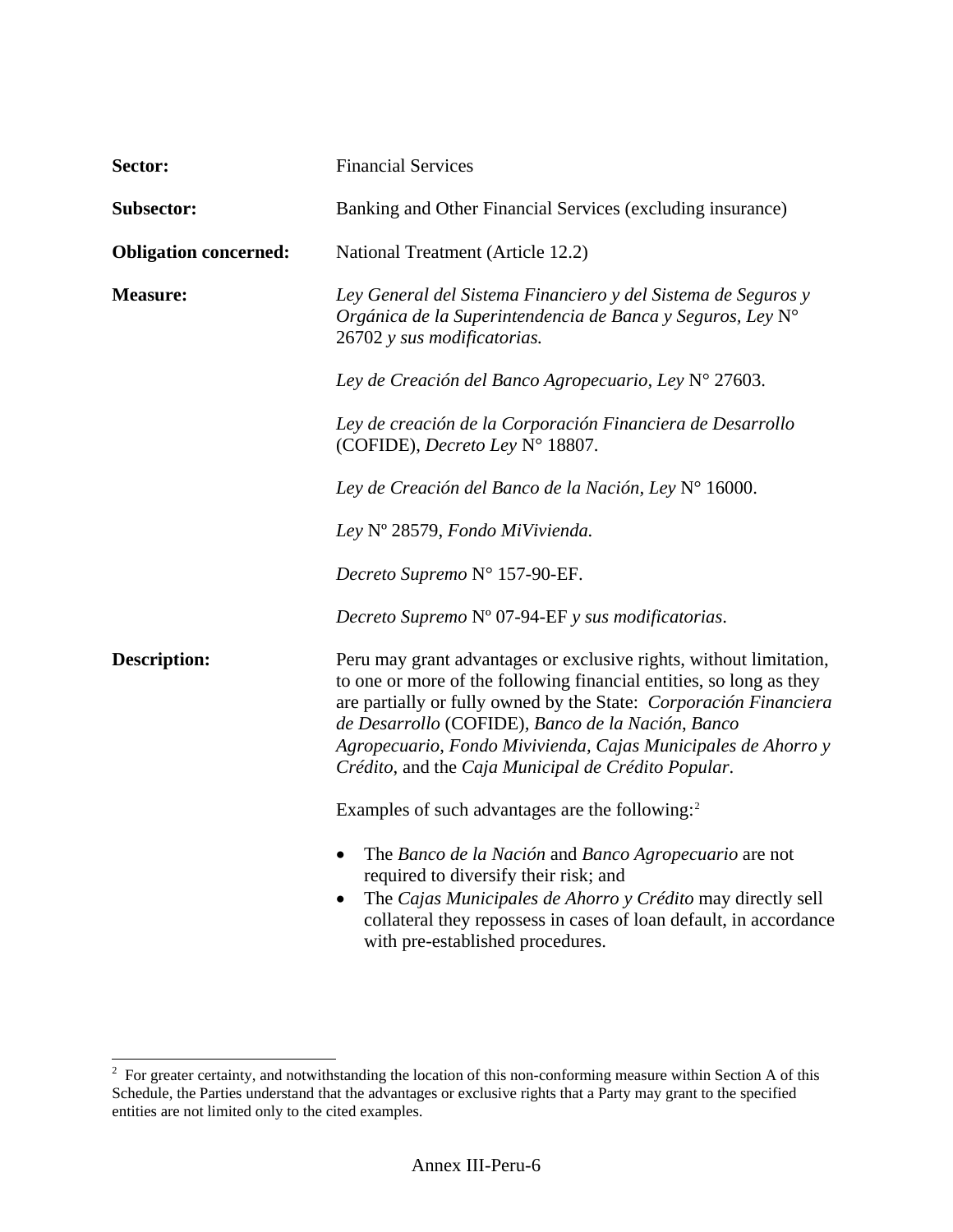| Sector:             | <b>Financial Services</b>                                                                                                                                                                                                                                                                                                                                                                                                       |
|---------------------|---------------------------------------------------------------------------------------------------------------------------------------------------------------------------------------------------------------------------------------------------------------------------------------------------------------------------------------------------------------------------------------------------------------------------------|
| <b>Sub-Sector:</b>  | Banking and Other Financial Services (Excluding Insurance)                                                                                                                                                                                                                                                                                                                                                                      |
|                     | <b>Obligations Concerned:</b> Market Access for Financial Institutions (Article 12.4)                                                                                                                                                                                                                                                                                                                                           |
| <b>Measures:</b>    | Texto Único Ordenado de la Ley del Mercado de Valores,<br>aprobado por el Decreto Supremo Nº 093-2002-EF; Artículos<br>130, 167, 185, 204, 223, 259, 269, 270, 302, 324 y Décimo<br>Séptima Disposición Final.                                                                                                                                                                                                                  |
|                     | Decreto Legislativo N° 862, Ley de Fondos de Inversión y sus<br>Sociedades Administradoras, Artículo 12.                                                                                                                                                                                                                                                                                                                        |
|                     | Ley $N^{\circ}$ 26361, Ley sobre Bolsas de Productos, modificada<br>por la Ley N° 27635, Artículos 2, 9 y 15.                                                                                                                                                                                                                                                                                                                   |
|                     | Decreto Ley N° 22014, Artículo 1.                                                                                                                                                                                                                                                                                                                                                                                               |
|                     | Texto Único Ordenado de la Ley del Sistema Privado de<br>Administración de Fondos de Pensiones, aprobado por el<br>Decreto Supremo N° 054-97-EF, Artículo 13; y el<br>Reglamento del Texto Único Ordenado de la Ley del Sistema<br>Privado de Administración de Fondos de Pensiones,<br>aprobado por el Decreto Supremo Nº 004-98-EF, Artículo<br>18.                                                                           |
| <b>Description:</b> | Financial institutions established in Peru to supply financial<br>services in the securities or commodities markets or financial<br>services related to asset management, including by pension<br>fund managers, must be constituted under the laws of Peru.<br>Therefore, financial institutions of another Party established<br>in Peru to supply these financial services may not be<br>established as branches or agencies. |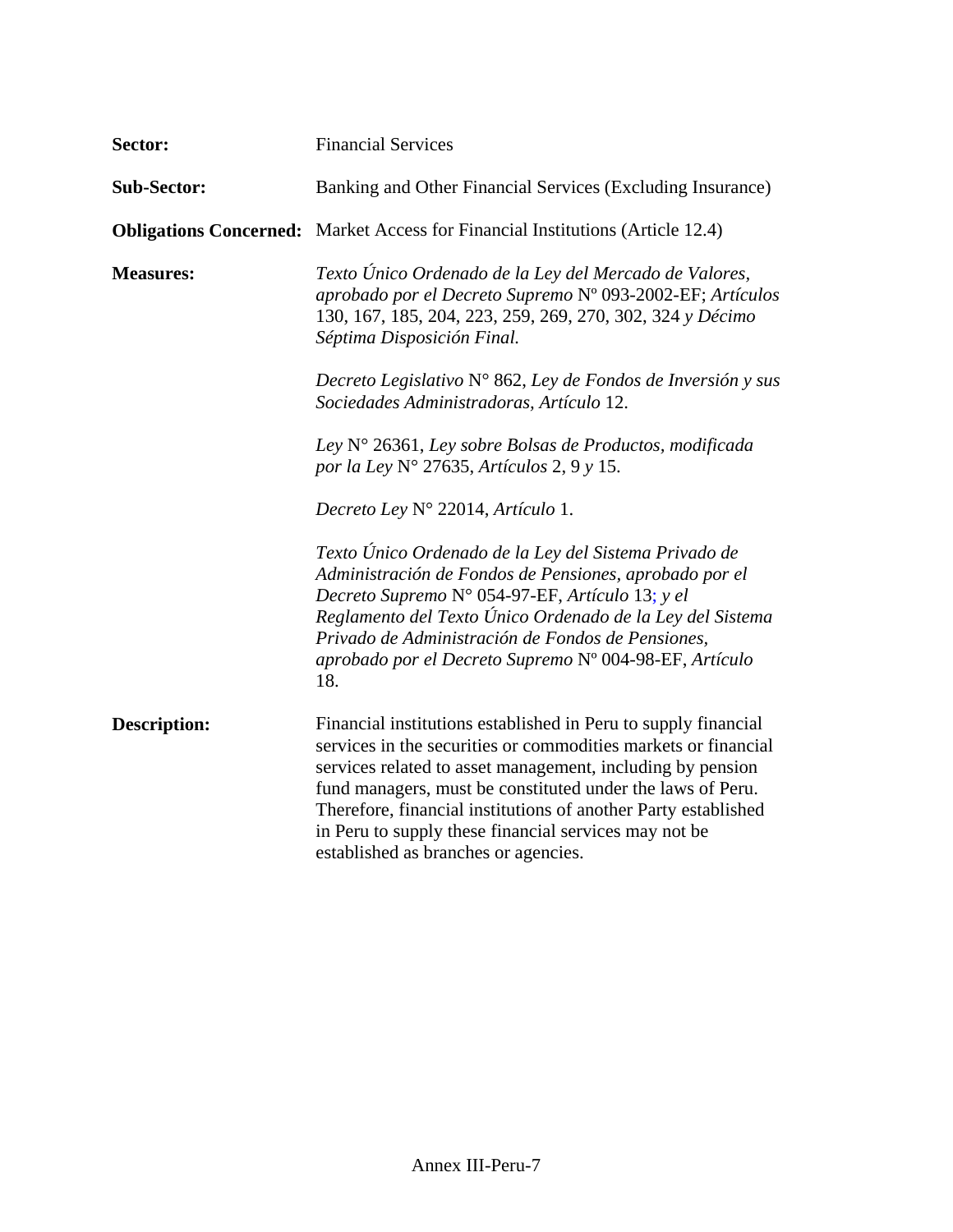| Sector:                      | <b>Financial Services</b>                                                                                                                                                                                                       |
|------------------------------|---------------------------------------------------------------------------------------------------------------------------------------------------------------------------------------------------------------------------------|
| <b>Subsector:</b>            | All                                                                                                                                                                                                                             |
| <b>Obligation Concerned:</b> | Cross-Border Trade (Article 12.5)                                                                                                                                                                                               |
| <b>Measure:</b>              | Ley General del Sistema Financiero y del Sistema de Seguros y<br>Orgánica de la Superintendencia de Banca y Seguros, Ley $N^{\circ}$<br>26702 y sus modificatorias.                                                             |
| <b>Description:</b>          | Creditors domiciled in Peru have legal preference with regard to<br>the assets located in Peru of a branch of a foreign financial<br>institution, in case of liquidation of the financial institution or its<br>branch in Peru. |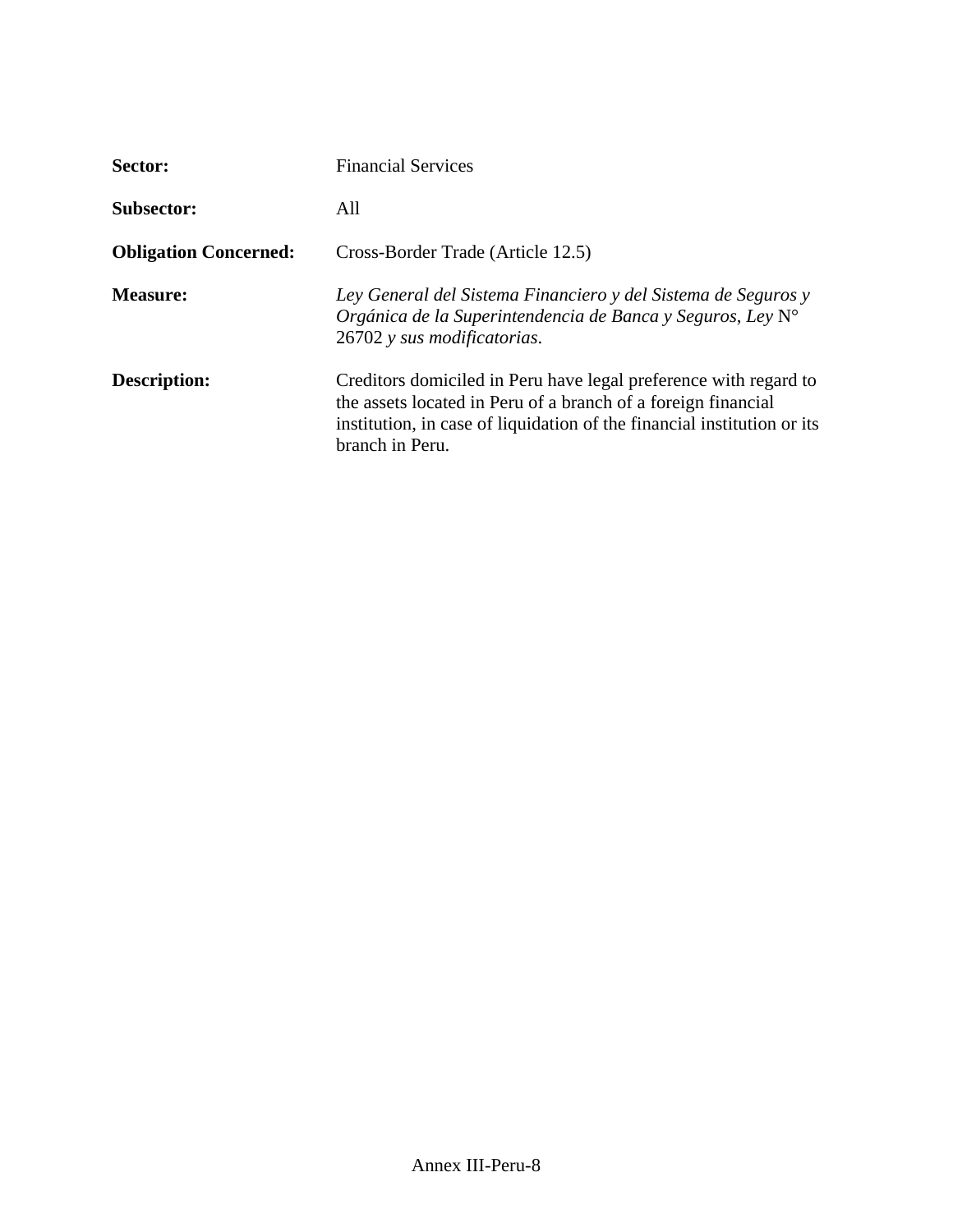# **ANNEX III, Schedule of Peru**

#### **Section B**

| Sector:                      | <b>Financial Services</b>                                                                                                                                                                                      |
|------------------------------|----------------------------------------------------------------------------------------------------------------------------------------------------------------------------------------------------------------|
| <b>Subsector:</b>            | Social Services                                                                                                                                                                                                |
| <b>Obligation Concerned:</b> | Market Access for Financial Institutions (Article 12.4)                                                                                                                                                        |
| <b>Description:</b>          | Peru reserves the right to adopt or maintain measures that do not<br>conform with the obligations of Article $12.4(a)(ii)$ and (iii) with<br>respect to the supply of services described in Article 12.1.3(a). |